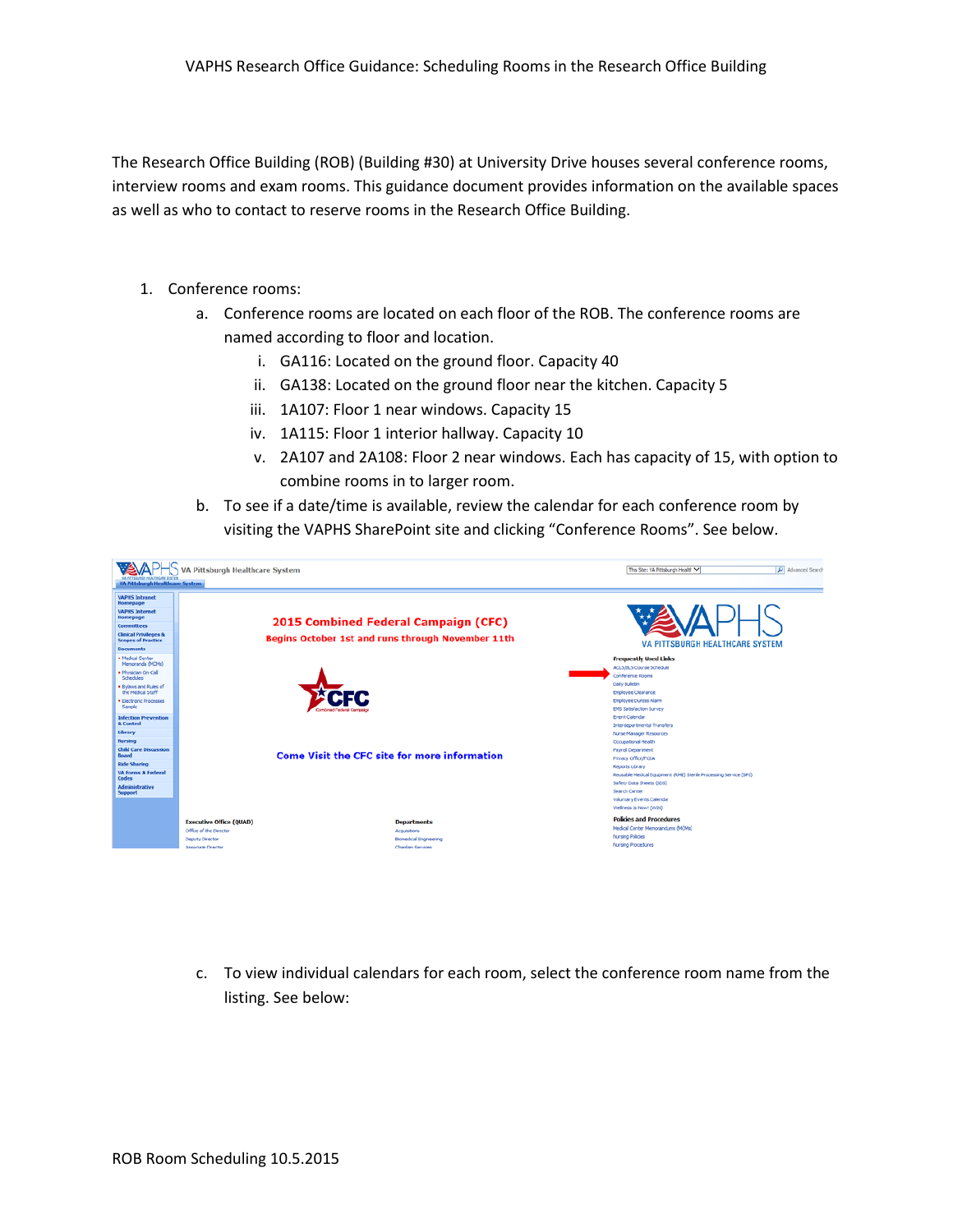## VAPHS Research Office Guidance: Scheduling Rooms in the Research Office Building

| View All Sibe Content<br>10091E                            |                              |                                |                 |                 |              | VA Pittsburgh Healthcare System > Conference Rooms |                             |                                               |                   |                          |                          |             |                       |                      |                                                                                                                                                |                                                                                                                                                                                                                                                       |   |                                 |
|------------------------------------------------------------|------------------------------|--------------------------------|-----------------|-----------------|--------------|----------------------------------------------------|-----------------------------|-----------------------------------------------|-------------------|--------------------------|--------------------------|-------------|-----------------------|----------------------|------------------------------------------------------------------------------------------------------------------------------------------------|-------------------------------------------------------------------------------------------------------------------------------------------------------------------------------------------------------------------------------------------------------|---|---------------------------------|
| <b>Documents</b>                                           |                              | <b>University Drive Campus</b> |                 |                 |              |                                                    |                             |                                               |                   |                          |                          |             |                       |                      |                                                                                                                                                |                                                                                                                                                                                                                                                       |   |                                 |
| · User Quides<br>- Conference Room POC<br>Open Forum Notes | <b>ROOM</b>                  |                                |                 |                 |              | <b>Calendar BLDG Floor Capacity</b>                | <b>Style</b>                | Conference Phone # Equipment and Capabilities |                   |                          |                          |             |                       | <b>User</b><br>Guide |                                                                                                                                                |                                                                                                                                                                                                                                                       |   |                                 |
| <b>University Drive</b><br>· IW-104/Conference             | $1W-$<br>104<br>Conf<br>Rm B |                                | 12              |                 | л.           | so                                                 | Executive<br>Conference     | 60-6112                                       | - 62              | ua (iii                  | $-1$                     |             | $P = 24$              |                      |                                                                                                                                                | <b>Announcements</b>                                                                                                                                                                                                                                  |   | VA PITTSBURGH HEALTHCARE SYSTEM |
| Room II<br>$-24-111$                                       | $2A-111$                     |                                | 12              |                 | $\mathbf{z}$ | $12 - 15$                                          | Conference                  | 60-3826 (S)<br>$60 - 3512(P)$                 | ■ 击               | $\sim$                   | m <sub>0</sub>           |             | $5 - 1$<br>÷          |                      | Available                                                                                                                                      | <b>New University Drive Public Conference Room</b><br>by Can, Kayla D                                                                                                                                                                                 |   | 1/6/2014 4:06 PM                |
| $-5W-125$<br>$-06 - 117$                                   | SW-<br>125                   |                                | 12              |                 |              | $8 - 10$                                           | Conference                  | 60-6459                                       | $\mathbf{r}$      |                          | ₹<br>廇                   |             | $\frac{1}{2}$         |                      |                                                                                                                                                | There is a new public conference room at the University Drive campus located in<br>building 29 room GM114. It is an integrated conference room, controlled by touch<br>panel remote with a credenza pc, laptop drops, audio conferencing, and a video |   |                                 |
| $96 - 125$<br>$+ 1001 - 101$                               | $91 - 117$                   |                                | 12              |                 | ٠            | n                                                  | <b>Executive Conference</b> | 60-6145                                       |                   |                          |                          |             |                       |                      |                                                                                                                                                | conferencing<br><b>Conference Room Scheduling</b>                                                                                                                                                                                                     |   | 6/28/2013 8:34 AM               |
| $-115 - 113$<br>$+$ AE-123                                 | $91 - 125$                   |                                | 12              |                 | a            | $10 - 15$                                          | Executive Conference        | 60-6524                                       | and in            | ÷                        | 海                        |             | 口の一                   |                      |                                                                                                                                                | by Cain, Kayla D<br>To schedule an event in a public conference room, please view the room calendar<br>for availability and contact your service line's POC to book. Service line POCs                                                                |   |                                 |
| $~M + 220$<br>· G4-109C                                    | $10N -$<br>101               |                                | 12              |                 | 10           | $10 - 15$                                          | Computer Training Room      | 60-1964                                       | ш                 |                          |                          | <b>Test</b> | $F_{AB}$              |                      |                                                                                                                                                | are the only individuals with scheduling access and permissions.                                                                                                                                                                                      |   |                                 |
| $*$ GN-114<br>$-64 - 115$                                  | $11E-$<br>113                |                                | $\overline{12}$ | $\mathbf{1}$    | 11           | 10                                                 | Conference<br>Telehealth    | 60-6730 (P)<br>$60 - 3202 (S)$                | $\mathcal{L}$ and |                          | $\overline{=}$           |             | $1 - 1$<br>敷          | 博                    | <b>UD 1W104/Conf Rm B Under Construction</b><br>by Cain, Kayla D.<br>Scheduling for 1W104/Conf Rm B is not available because the room is under | 6/28/2013 8:17 AM                                                                                                                                                                                                                                     |   |                                 |
| $-GA-138$<br>$1A - 107$                                    | $AE-123$                     | ×                              | 52              |                 | G            | 40                                                 | Lecture or<br>Conference    | 60-1031                                       |                   | a,                       |                          |             | - -<br>6 <sub>3</sub> | 鸖                    |                                                                                                                                                | construction. Advance notice will be given as the construction finishes.<br><b>Icon Guide</b>                                                                                                                                                         |   |                                 |
| 14-115<br>$-2A-107$                                        | AN-220                       |                                | 82              |                 | G            | $12 - 20$                                          | Conference                  | 60-3663                                       |                   | $\sim$                   |                          |             | c<br>折                |                      | ш                                                                                                                                              | Computer/Laptop                                                                                                                                                                                                                                       | Ð | Satellite                       |
| $-24:108$                                                  | $2M -$<br>2021X              |                                | 52              | 29              | $\mathbf{z}$ | $2 - 60$                                           | Flexible Training Space     |                                               |                   |                          | $\overline{\phantom{a}}$ |             | 蘇<br>$\frac{1}{2}$    |                      | AR 6                                                                                                                                           | Network/Internet                                                                                                                                                                                                                                      | 冨 | Projection Screen               |
| H.I. Heinz<br>$-$ GA-117/118                               | GM-<br>109C                  |                                | 12              | 29              | G            | 10.15                                              | Conference                  | 60-6601                                       |                   |                          |                          | Þ           | $63 -$                |                      |                                                                                                                                                | Conference Phone                                                                                                                                                                                                                                      | ▬ | Television                      |
| $-GA$ 157<br>$= 14.130$                                    | $GM-114$                     |                                | 12              | 29              | G            | 10.15                                              | Conference                  | 60-1198                                       |                   | 12 黄                     |                          | Ð           | 23                    |                      |                                                                                                                                                | DVD Player                                                                                                                                                                                                                                            | ▭ | VHS VCR                         |
| $-14-109$<br>$-14-144$                                     | $GA - 116$                   |                                | 12              | 30 <sub>1</sub> | G            | $-40$                                              | Lecture<br>Conference       | 60-2965                                       |                   | <b>STATE</b>             |                          | Ð           | $2.1 -$               |                      |                                                                                                                                                | HDTV                                                                                                                                                                                                                                                  |   | Video Conferencing              |
| $-14-163$<br>$•10 - 125$                                   | GA-<br>138                   |                                | 52              | 30              | G            | ्ड                                                 | Small Conference            | 60-2966                                       |                   | <b>No. 140</b>           |                          |             | 9 <sub>1</sub>        |                      |                                                                                                                                                |                                                                                                                                                                                                                                                       |   | Whiteboard                      |
| $*10 - 148$<br>$* 2A - 107$                                | $1A-107$                     |                                | 12              | 30              |              | 15                                                 | Conference                  | 60-2961                                       |                   | <b>SA (2)</b>            |                          | è           | $9 + 1$               |                      |                                                                                                                                                | NOTE: Checkbox indicates that the room is an integrated<br>conference room. All audiovisual equipment in these rooms is operated                                                                                                                      |   |                                 |
| $-24 - 201$<br>$-24 - 253$                                 | $1A-115$                     | w                              | 12              | 30 <sup>°</sup> |              | $10-$                                              | Conference                  | 60-2962                                       |                   | and the fifth            |                          | Ð           | 63.1-                 |                      |                                                                                                                                                | by a table-top touch panel remote control.                                                                                                                                                                                                            |   |                                 |
| $*28-118$<br>$-34 - 103$                                   | $2A-107$                     | ×                              | 12              | 30              |              | 15                                                 | Conference                  | 60-2963                                       |                   | $\sim$ $/$               |                          | Ð           | $\mathbf{a}$          |                      |                                                                                                                                                |                                                                                                                                                                                                                                                       |   |                                 |
| Lists                                                      | $2A-10B$                     |                                | 12              | 30              |              | 15                                                 | Conference                  | 60-2964                                       | $\frac{1}{2}$     | <b>Contract Contract</b> |                          | è           | $9.7 -$               |                      |                                                                                                                                                |                                                                                                                                                                                                                                                       |   |                                 |

- d. Once you determine a date/time. You must email your Research Point of Contact (see Table 1), to reserve the space. The email must include the following:
	- i. Room
	- ii. Date
	- iii. Start and End Time
	- iv. Name of Meeting/Event
- 2. Interview and Exam Rooms:
	- a. There are 4 small interview rooms and 4 exam rooms in the ROB. The interview rooms do not have a computer or projection screen, and have a capacity of 1-4 people MAX.
	- b. If you require regular scheduling access to these rooms, you must email Katherine Nega [\(Katherine.Nega@va.gov\)](mailto:Katherine.Nega@va.gov) in the Research Office with the reason for your need to utilize these rooms. Ms. Nega will grant you access to a SharePoint site and provide you with instructions on how to self-reserve the interview and exam rooms in the ROB.